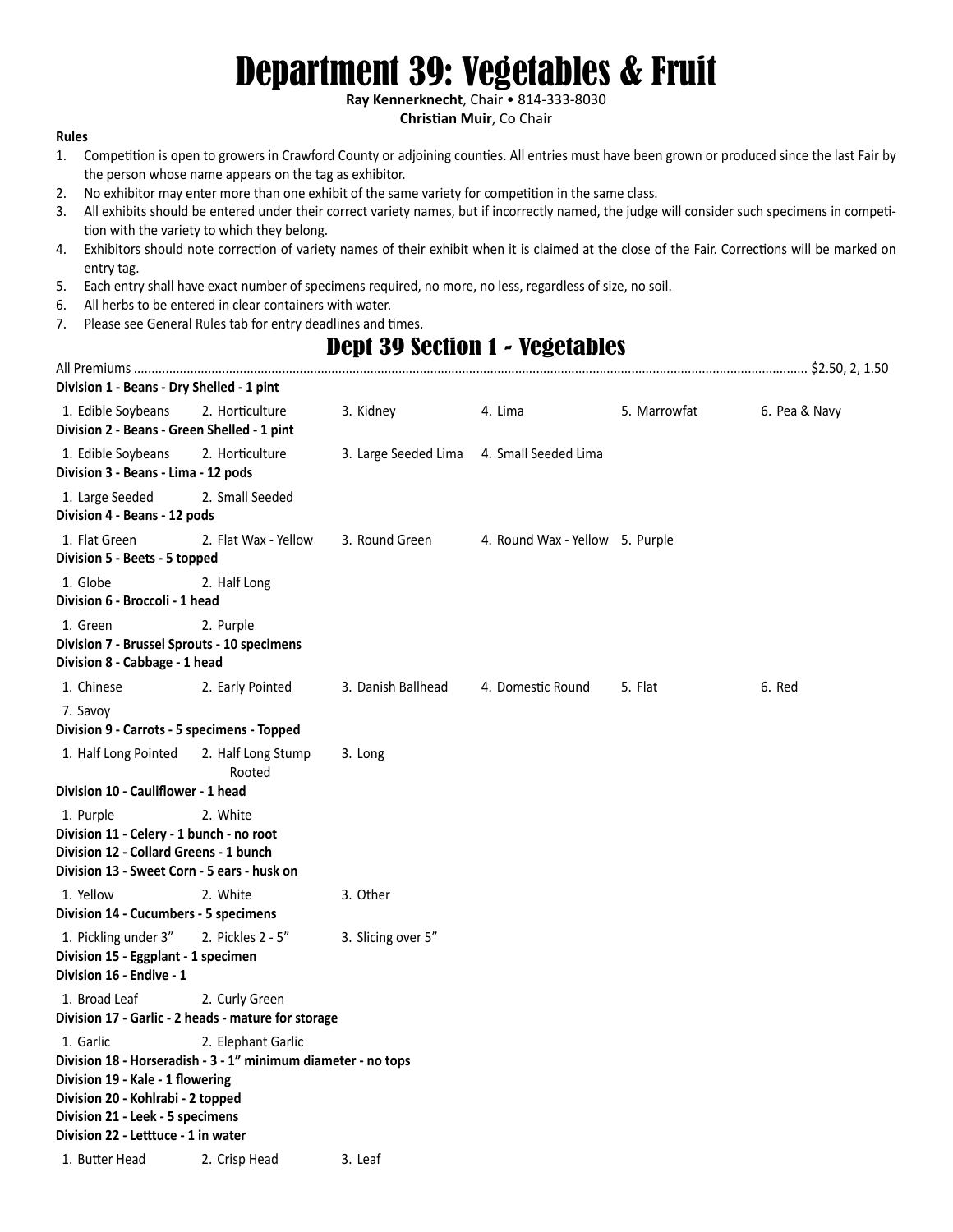| Division 23 - Muskmelons - 1 specimen                                                                    |                                                                                |                                                         |                                           |                                     |                                    |
|----------------------------------------------------------------------------------------------------------|--------------------------------------------------------------------------------|---------------------------------------------------------|-------------------------------------------|-------------------------------------|------------------------------------|
| 1. Large over 6"<br>Division 24 - Okra - 5 specimens                                                     | 2. Small<br>Division 25 - Onions - 5 specimens - prepared for storage          |                                                         |                                           |                                     |                                    |
| 1. Bottle                                                                                                | 2. Red Flat                                                                    | 3. Red Globe                                            | 4. Sweet Spanish                          | 5. White Flat                       | 6. White Globe                     |
| 7. Yellow Flat<br>Division 26 - Onions Bulbing - 5 specimens                                             | 8. Yellow Globe                                                                |                                                         |                                           |                                     |                                    |
|                                                                                                          | Division 27 - Onion Sets - 1 pint - mature for storage                         |                                                         |                                           |                                     |                                    |
| 1. Multiplier<br>Division 28 - Parlsey - 5 Leafy Stems                                                   | 2. Red                                                                         | 3. White                                                | 4. Yellow                                 | 5. Marrowfat                        | 6. Pea & Navy                      |
| 1. Curly<br>Division 29 - Parsnips - 5 topped<br><b>Division 30 - Peas</b>                               | 2. Plain                                                                       |                                                         |                                           |                                     |                                    |
| 1. Green Shelled - 1<br>pint                                                                             | 2. Edible Pods - 12                                                            |                                                         |                                           |                                     |                                    |
| Division 31 - Peppers - Hot - 5 specimens                                                                |                                                                                |                                                         |                                           |                                     |                                    |
| 1. Long                                                                                                  | 2. Round Cherry                                                                | 3. Habanero                                             | 4. Jalapeno                               | 5. Cayenne                          | 6. Small                           |
| 7. Hungarian Wax<br>Division 32 - Peppers - Pimento - 5 specimens                                        | 8. Other                                                                       |                                                         |                                           |                                     |                                    |
| 1. Green                                                                                                 | 2. Red                                                                         |                                                         |                                           |                                     |                                    |
| Division 33 - Peppers - Sweet - 5 specimens                                                              |                                                                                |                                                         |                                           |                                     |                                    |
| 1. Green Bullnose                                                                                        | 2. Red Bullnose                                                                | 3. Yellow Bullnose                                      | 4. Other Color Bull-<br>nose              | 5. Green Long                       | 6. Yellow Long                     |
| 7. Other                                                                                                 | Division 34 - Peppers - Sweet - Thin Fleshed - 5 specimens                     |                                                         |                                           |                                     |                                    |
| 1. Green<br>Division 35 - Potatoes - 5 specimens                                                         | 2. Red                                                                         | 3. Yellow                                               |                                           |                                     |                                    |
| 1. Chippewa                                                                                              | 2. Irish Cobbler                                                               | 3. Kalachn                                              | 4. Kennebec                               | 5. Norland                          | 6. Pontiac                         |
| 7. Russet<br>Division 36 - Potatoes - Sweet - 5 specimens                                                | 8. Superior                                                                    | 9. Yukon Gold                                           | 10. Other                                 |                                     |                                    |
| Division 37 - Pumpkins - 1 specimen                                                                      |                                                                                |                                                         |                                           |                                     |                                    |
| 1. Connecticut Field<br>Division 38 - Radishes - Summer - 5 specimens                                    | 2. Small Sugar Pie                                                             | 3. White                                                | 4. Largest Field Pumpkin - specify weight |                                     |                                    |
| 1. Small Round<br>Division 39 - Radishes - Winter - 5 specimens                                          | 2. White Icicle                                                                |                                                         |                                           |                                     |                                    |
| 1. Black<br>Division 41 - Rutabagas - 5 specimens - topped<br>Division 42 - Squash - Summer - 1 specimen | 2. White<br>Division 40 - Rhubarb - 5 stalks - no roots or tops                |                                                         |                                           |                                     |                                    |
| 1. Bush Scallop                                                                                          | 2. Green Zucchini<br>under 14"                                                 | 3. Crookneck                                            | 4. Cocozelle under<br>14''                | 5. Straight Neck                    | 6. Yellow Zucchini<br>under 14"    |
| Division 43 - Squash - Winter - 1 specimen                                                               |                                                                                |                                                         |                                           |                                     |                                    |
| 1. Acorn-Table Queen 2. Golden Acorn<br>7. Hubbard                                                       | 8. Spaghetti                                                                   | 3. Boston Morrow<br>9. Largest Squash<br>specify weight | 4. Buttercup<br>10. Golden Delicious      | 5. Golden Butternut<br>11. Delicata | 6. Butternut<br>12. Sweet Dumpling |
| 13. Other<br>Division 44 - Swiss Chard - 1 Leaf & Stem                                                   |                                                                                |                                                         |                                           |                                     |                                    |
| 1. Green                                                                                                 | 2. Red<br>Division 45 - Tomatoes - Large fruited - 5 specimens - no stem       |                                                         |                                           |                                     |                                    |
| 1. Italian                                                                                               | 2. Pink                                                                        | 3. Red                                                  | 4. Yellow                                 |                                     |                                    |
|                                                                                                          | Division 46 - Tomatoes - Small fruited - 10 specimens - red & yellow - no stem |                                                         |                                           |                                     |                                    |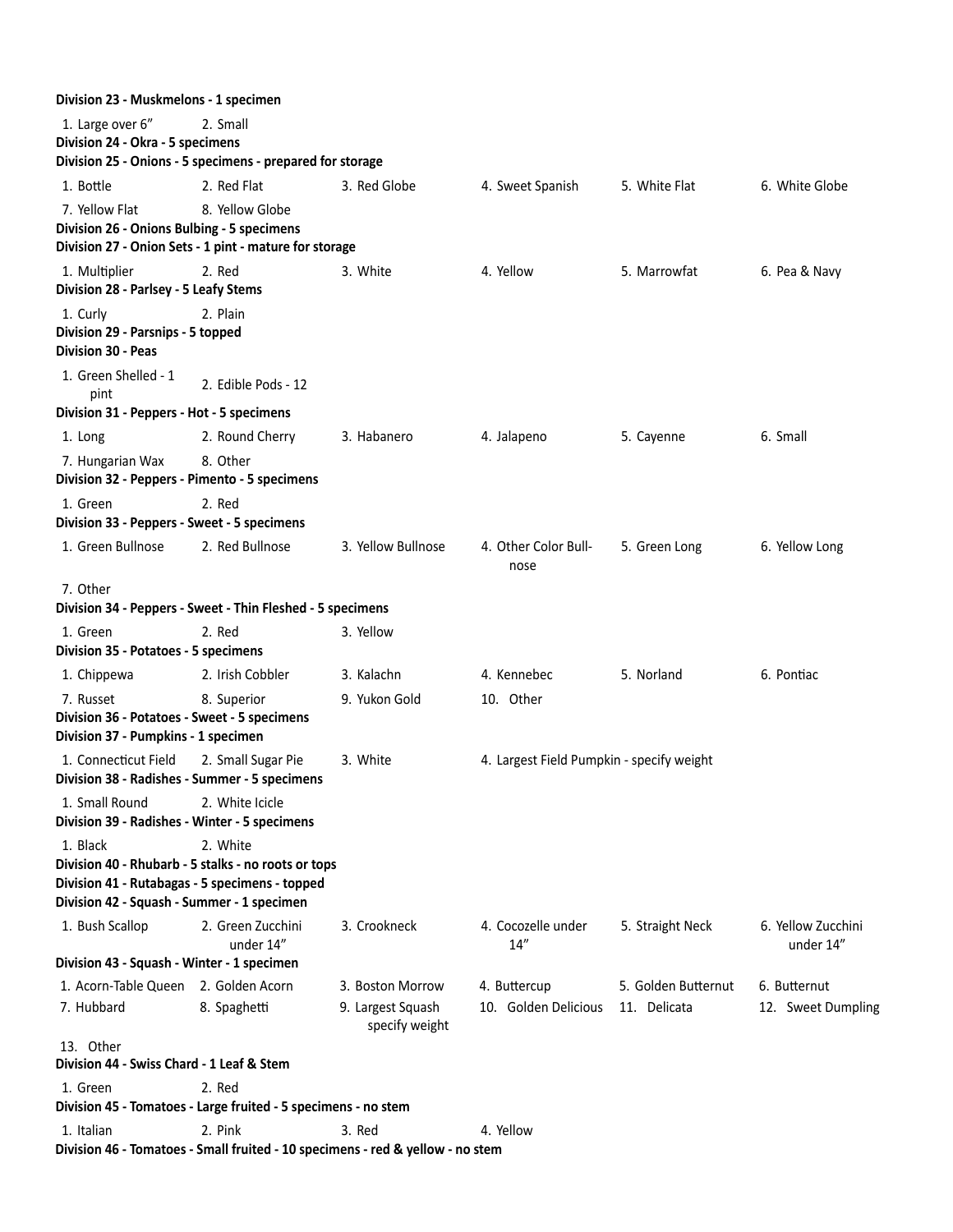| 1. Red Cherry 2. Yellow Cherry<br>Division 47 - Turnips - 5 specimens<br>Division 48 - Watercress - 1 bunch<br>Division 49 - Watermelon - 1 specimen |                | 3. Red Pear Shaped | 4. Yellow Pear Shaped 5. Red Plum Shaped      |              | 6. Yellow Plum Shaped |
|------------------------------------------------------------------------------------------------------------------------------------------------------|----------------|--------------------|-----------------------------------------------|--------------|-----------------------|
| 1. Midget 2. Oblong<br>Division 50 - Gourds - 5 specimens                                                                                            |                | 3. Round, oval     | 4. Largest                                    |              |                       |
| 1. Mixed<br><b>Division 51 - Herbs</b>                                                                                                               | 2. One Variety |                    | 3. Bird House - 1 only 4. Long Gourd - 1 only |              |                       |
| 1. Dill - 1 head                                                                                                                                     | 2. Mint        | 3. Sage            | 4. Chives                                     | 5. Basil     | 6. Oregano            |
| 7. Thyme<br><b>Division 52 - Other Vegetables</b>                                                                                                    | 8. Rosemary    | 9. Tansy           | 10. Tarragon                                  | 11. Lavender | 12. Others            |
|                                                                                                                                                      |                |                    |                                               |              |                       |

#### *SPECIAL AWARD*

*In memory of Robert (Skip) Sheakley, a special award of \$50 will be given to the 4th place red cherry tomatoes.*

## Department 39 Section 2 - Fruits & Nuts

| Division 1 - Apples - 5 specimens  |                                                 |                     |                     |                   |               |
|------------------------------------|-------------------------------------------------|---------------------|---------------------|-------------------|---------------|
| 1. Macintosh                       | 2. Cortland                                     | 3. Yellow Delicious | 4. Red Delicious    | 5. Spy            | 6. Crab       |
| 7. Other                           |                                                 |                     |                     |                   |               |
| Division 2 - Berries - 1 pint      |                                                 |                     |                     |                   |               |
| 1. Blackberry                      | 2. Blueberry                                    | 3. Currant          | 4. Dewberry         | 5. Elderberry     | 6. Gooseberry |
| 7. Ground Cherry 8. Strawberry     |                                                 | 9. Red Raspberry    | 10. Black Raspberry |                   |               |
| Division 3 - Grapes - 2 bunches    |                                                 |                     |                     |                   |               |
| Division 4 - Peaches 5 specimens   |                                                 |                     |                     |                   |               |
| 1. Alberta                         | 2. Red Haven                                    | 3. Hale Haven       | 4. South Haven      | 5. Other          |               |
| Division 5 - Pears - 5 specimens   |                                                 |                     |                     |                   |               |
| 1. Bartlett                        | 2. Seckel                                       | 3. Russet           |                     |                   |               |
|                                    | Division 6 - Persimmons & Pawpaws - 5 specimens |                     |                     |                   |               |
| Division 7 - Plums - 5 specimens   |                                                 |                     |                     |                   |               |
| Division 8 - Quinces - 5 specimens |                                                 |                     |                     |                   |               |
|                                    |                                                 |                     |                     |                   |               |
|                                    |                                                 |                     |                     |                   |               |
| 1. Black Walnut                    | 2. Hickory                                      | 3. Chestnut         | 4. Butternut        | 5. English Walnut | 6. Hazelnut   |
| 7. Other - only 1 entry            |                                                 |                     |                     |                   |               |

# Dept 39 Section 3 - Youth Ages 5 - 12

Youth ages 12 and under may enter. Entries will be judged and awarded separately in the following division only. All rules remain the same as the adult division. **All premiums.................................................................................................................................................................................... \$2.50, 2, 1.50 Division 1 - Beans - Snap - 10 pods** 1. Green Flat or Round 2. Yellow Flat or Round **Division 2 - Cucumber - 3 specimens** 1. Pickles 3" - 5" 2. Slicing over 5" **Division 3 - Tomatoes - 5 specimens - no stems** 1. Red Large Fruited 2. Red Cherry (10) 3. Italian **Division 4 - Pumpkin - 1 specimen**